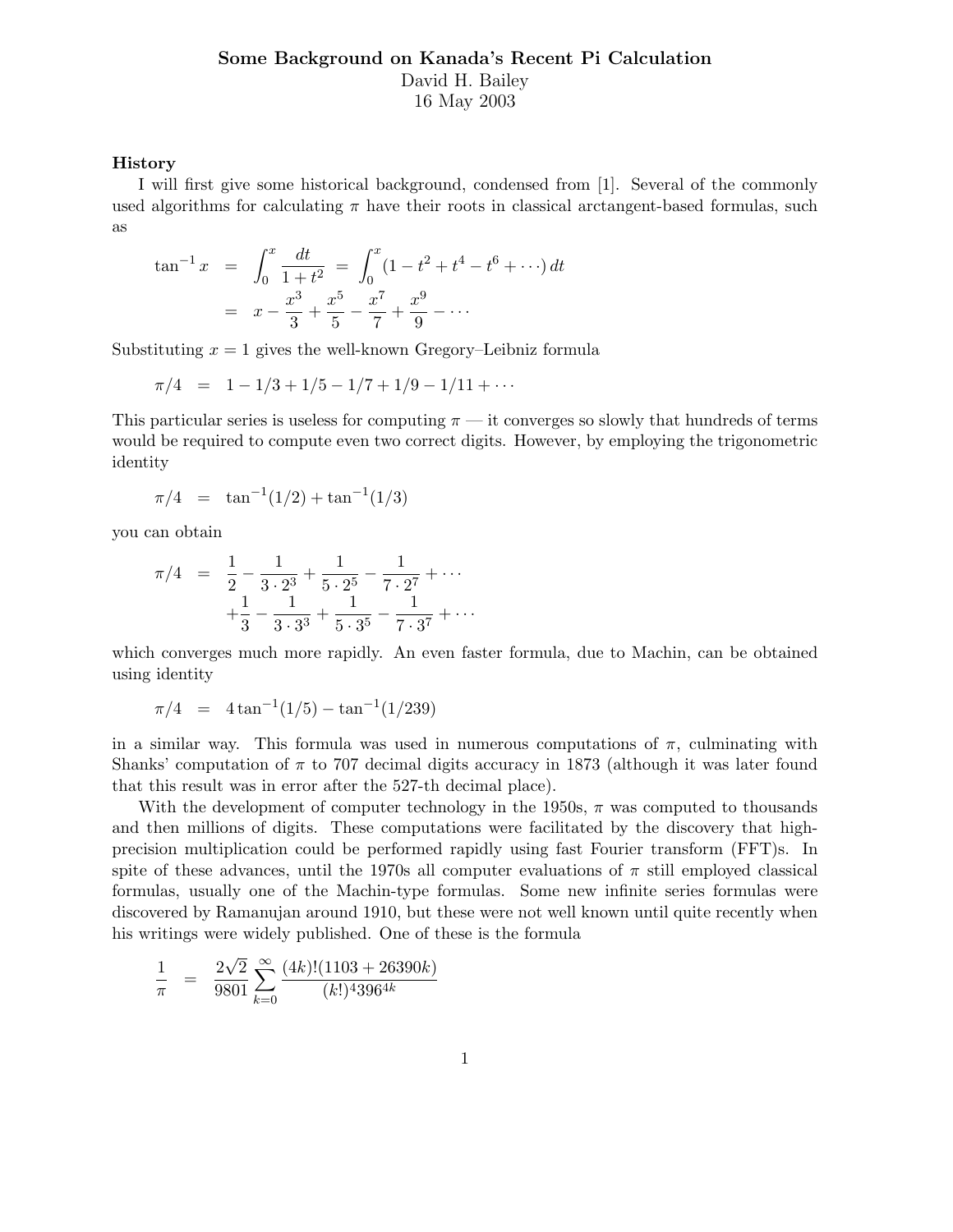Each term of this series produces an additional *eight* correct digits in the result. Gosper used this formula to compute 17 million digits of  $\pi$  in 1985. At about the same time, David and Gregory Chudnovsky found the following variation of Ramanujan's formula:

$$
\frac{1}{\pi} = 12 \sum_{k=0}^{\infty} \frac{(-1)^k (6k)! (13591409 + 545140134k)}{(3k)! (k!)^3 640320^{3k+3/2}}
$$

Each term of this series produces an additional 14 correct digits. The Chudnovskys implemented this formula using a clever scheme that enabled them to utilize the results of an initial level of precision to extend the calculation to even higher precision. They used this method in several large calculations of  $\pi$ , culminating with a computation to over four billion decimal digits in 1994.

While the Ramanujan and Chudnovsky series are considerably more efficient than the classical formulas, they share with them the property that the number of terms one must compute increases linearly with the number of digits desired in the result. In other words, if you want to compute  $\pi$  to twice as many digits, you have to evaluate twice as many terms of the series.

In 1976, Eugene Salamin and Richard Brent independently discovered an algorithm for  $\pi$ based on the arithmetic-geometric mean (AGM) and some ideas originally due to Gauss in the 1800s (although for some reason Gauss never saw the connection to computing  $\pi$ ). The Salamin–Brent algorithm may be stated as follows. Set  $a_0 = 1, b_0 = 1/\sqrt{2}$  and  $s_0 = 1/2$ . Calculate

$$
a_k = \frac{a_{k-1} + b_{k-1}}{2}
$$
  
\n
$$
b_k = \sqrt{a_{k-1}b_{k-1}}
$$
  
\n
$$
c_k = a_k^2 - b_k^2
$$
  
\n
$$
s_k = s_{k-1} - 2^k c_k
$$
  
\n
$$
p_k = \frac{2a_k^2}{s_k}
$$

Then  $p_k$  converges *quadratically* to  $\pi$ : each iteration of this algorithm approximately doubles the number of correct digits — successive iterations produce  $1, 4, 9, 20, 42, 85, 173, 347$  and 697 correct decimal digits of  $\pi$ . Twenty-five iterations are sufficient to compute  $\pi$  to over 45 million decimal digit accuracy. However, each of these iterations must be performed using a level of numeric precision that is at least as high as that desired for the final result.

Beginning in 1985, Canadian mathematicians Jonathan Borwein and Peter Borwein discovered some additional algorithms of this type. One of these is as follows: Set  $a_0 = 6 - 4\sqrt{2}$  and  $y_0 = \sqrt{2} - 1$ . Iterate

$$
y_{k+1} = \frac{1 - (1 - y_k^4)^{1/4}}{1 + (1 - y_k^4)^{1/4}}
$$
  
\n
$$
a_{k+1} = a_k (1 + y_{k+1})^4 - 2^{2k+3} y_{k+1} (1 + y_{k+1} + y_{k+1}^2)
$$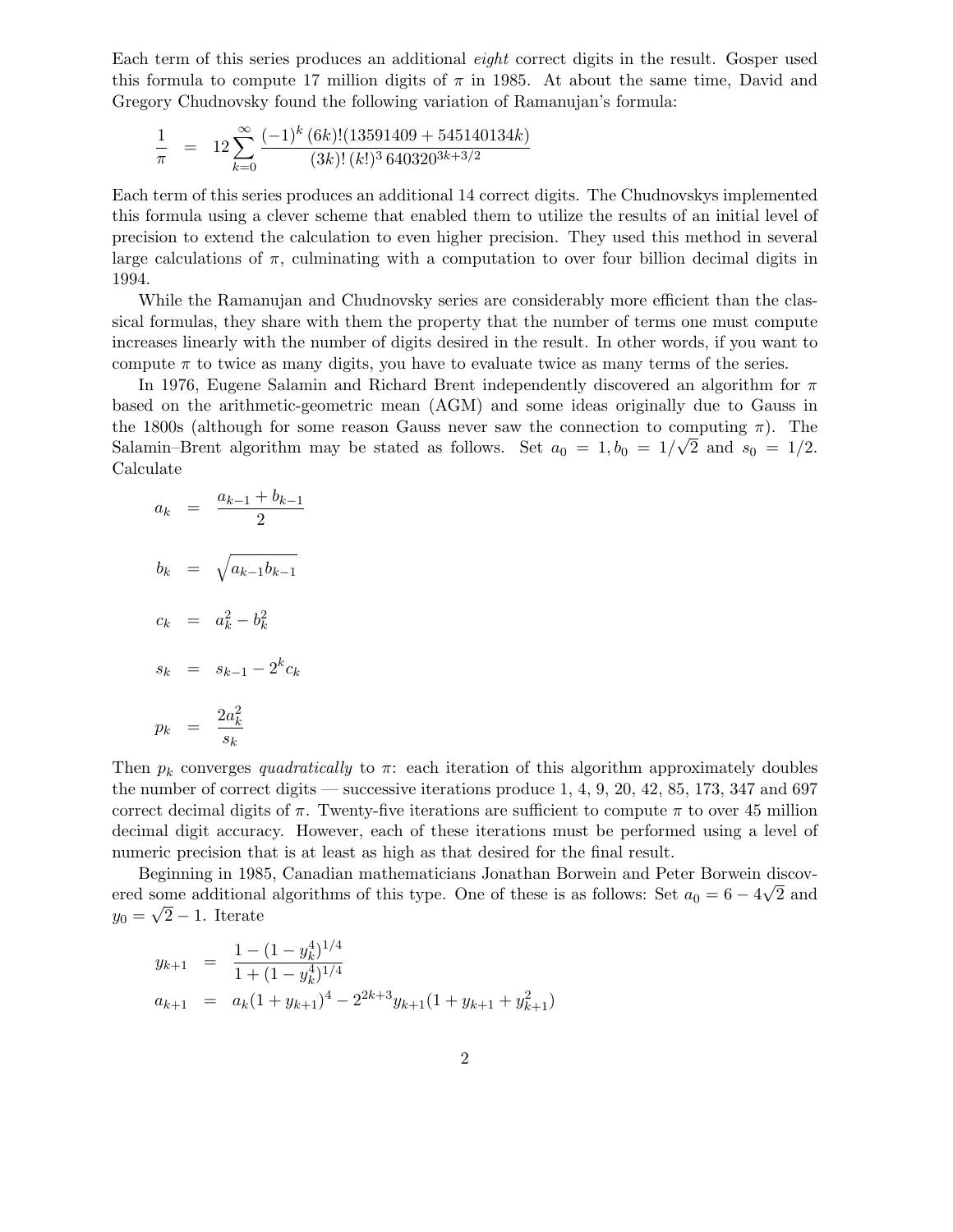Then  $a_k$  converges quartically to  $1/\pi$  — each iteration approximately quadruples the number of correct digits. This particular algorithm, together with the Salamin–Brent scheme, has been employed by Yasumasa Kanada of the University of Tokyo in several computations of  $\pi$  over the past 15 years or so (although evidently not in the most recent computation).

A summary of  $\pi$  computations is given in Table 1. You inquired about "gaps" in the table. Indeed, there is a "gap" of sorts between 1967 and 1982. As far as I can tell, this "jump" reflects mainly the introduction of FFT-based arithmetic, as well as the usage of the Salmin-Brent  $\pi$  algorithm. I haven't personally checked whether these computations track Moore's Law accurately, but the steady progress since 1982 at least seems in keeping with Moore's Law during this time.

## **Calculating Individual Digits**

Before discussing Kanada's work more, I might mention some work of my own, since it connects with something I will mention later. In 1996, Peter Borwein, Simon Plouffe and I found a way to calculate *individual* digits of π. In particular, our scheme permits one to calculate a segment of hexadecimal (base  $16$ ) or binary digits beginning at the *n*-th position, without having to calculate any of the first  $n-1$  digits, using a very simple algorithm that requires only a very small amount of computer memory, and does not require multi-precision arithmetic. Using this algorithm, for example, the one millionth hexadecimal digit (or the four millionth binary digit) of  $\pi$  can be computed in less than a minute on a 2001-era personal computer. This scheme is based on the following formula for  $\pi$  (which was discovered by a computer program running Ferguson's PSLQ algorithm):

$$
\pi = \sum_{i=0}^{\infty} \frac{1}{16^i} \left( \frac{4}{8i+1} - \frac{2}{8i+4} - \frac{1}{8i+5} - \frac{1}{8i+6} \right)
$$

Moving from this formula to the individual digit computation scheme only requires two or three lines of math, but I won't include it here. Several persons have actually done some computations of this sort, as summarized in Table 2. The last listed computation was done by Colin Percival, an undergraduate at Simon Fraser University, utilizing a worldwide network of over 1700 computers.

Recently Richard Crandall and I showed that the existence of this particular formula, plus numerous similar formulas that have been found by PSLQ computer searches since 1996, has significant implications for the question of whether and why the digits of  $\pi$  are "random." See the recent article in *Science* for some details [2]. More precisely, we say that a constant is *normal* if each digit appears, in the limit, one-tenth of the time, that each pair of digits appears, in the limit, one one-hundredth of the time, and so on. On one hand it is easy to show that "almost all" real numbers are normal, but on the other hand none of the fundamental constants of mathematics has ever been proven normal, not to any number base. Trying to understanding why  $\pi$  and other math constants appear to be normal is a centuries-old unsolved question in mathematics.

What Crandall and I demonstrated in our 2001 paper is that the question of the normality of  $\pi$  base 16 (or base 2), as well as the normality of numerous other mathematical constants, can be reduced to a plausible but unproven conjecture in the arena of chaotic sequences. This work is a direct outgrowth of the discovery of the new  $\pi$  formula above. More recently, Crandall and I were actually able to prove normality (not conditional on any unproven conjecture) for a certain infinite class of real numbers (sadly not including  $\pi$ ). In any event, there is some hope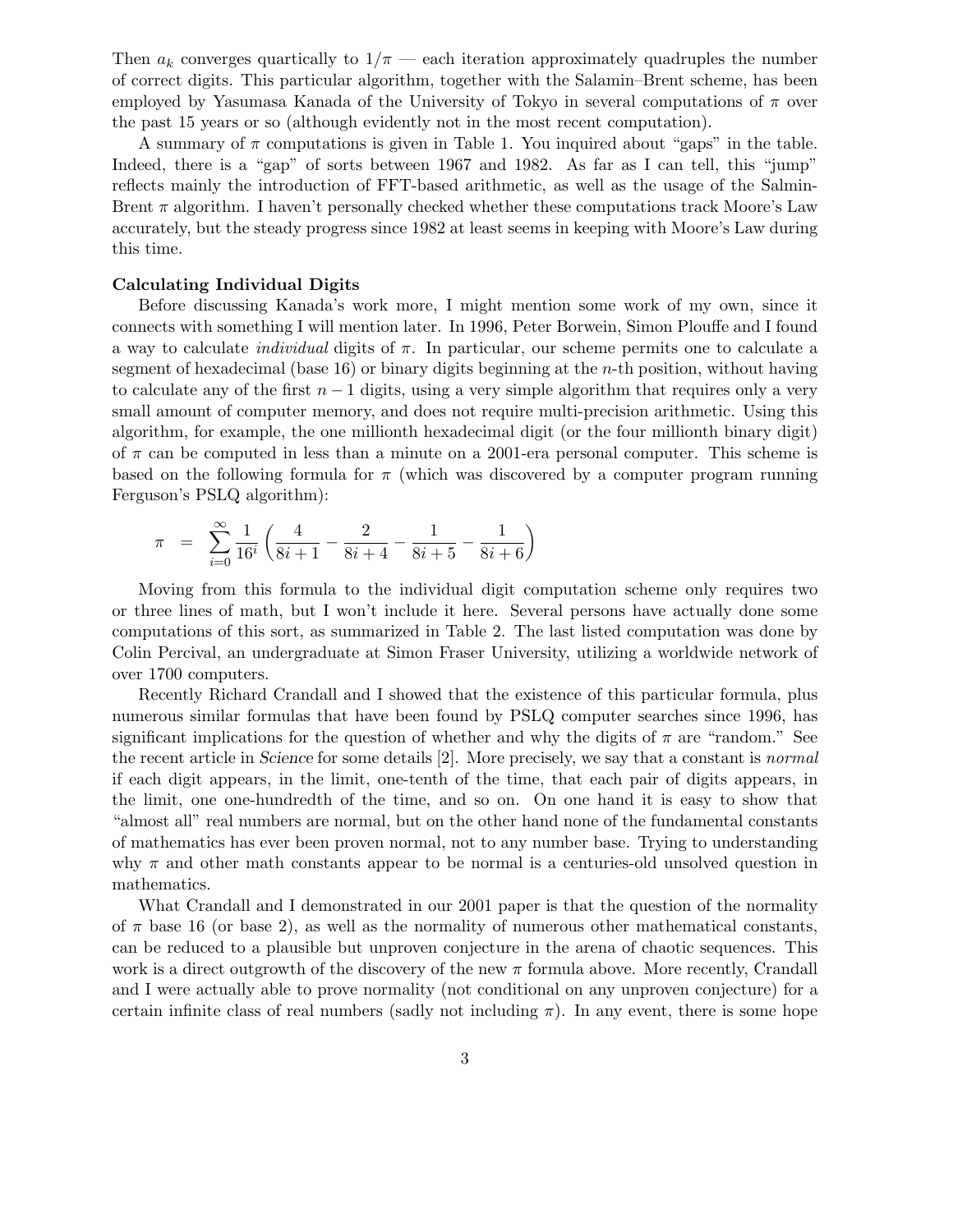| Name                       | Year        | Correct Digits    |
|----------------------------|-------------|-------------------|
| Archimedes                 | 250?<br>BCE | 3                 |
| Ptolemy                    | 150         | 3                 |
| Liu Hui                    | 263         | $\overline{5}$    |
| Tsu Ch'ung Chi             | 480?        | $\overline{7}$    |
| Al-Kashi                   | 1429        | 14                |
| Romanus                    | 1593        | 15                |
| Van Ceulen                 | 1615        | 35                |
| Sharp                      | 1699        | 71                |
| Machin                     | 1706        | 100               |
| Strassnitzky and Dase      | 1844        | 200               |
| Rutherford                 | 1853        | 440               |
| Shanks                     | 1874        | 527               |
| Reitwiesner et al. (ENIAC) | 1949        | 2,037             |
| Genuys                     | 1958        | 10,000            |
| Shanks and Wrench          | 1961        | 100,265           |
| Guilloud and Bouyer        | 1973        | 1,001,250         |
| Miyoshi and Kanada         | 1981        | 2,000,036         |
| Kanada, Yoshino and Tamura | 1982        | 16,777,206        |
| Gosper                     | 1985        | 17,526,200        |
| <b>Bailey</b>              | Jan. 1986   | 29,360,111        |
| Kanada and Tamura          | Sep. 1986   | 33,554,414        |
| Kanada and Tamura          | Oct. 1986   | 67,108,839        |
| Kanada et. al              | Jan. 1987   | 134,217,700       |
| Kanada and Tamura          | Jan. 1988   | 201,326,551       |
| Chudnovskys                | May 1989    | 480,000,000       |
| Kanada and Tamura          | Jul. 1989   | 536,870,898       |
| Kanada and Tamura          | Nov. 1989   | 1,073,741,799     |
| Chudnovskys                | Aug. 1991   | 2,260,000,000     |
| Chudnovskys                | May 1994    | 4,044,000,000     |
| Kanada and Takahashi       | Oct. 1995   | 6,442,450,938     |
| Kanada and Takahashi       | Jul. 1997   | 51,539,600,000    |
| Kanada and Takahashi       | Sep. 1999   | 206,158,430,000   |
| Kanada, Ushiro, Kuroda     | Dec. 2002   | 1,241,100,000,000 |

Table 1: Chronicle of  $\pi$  Calculations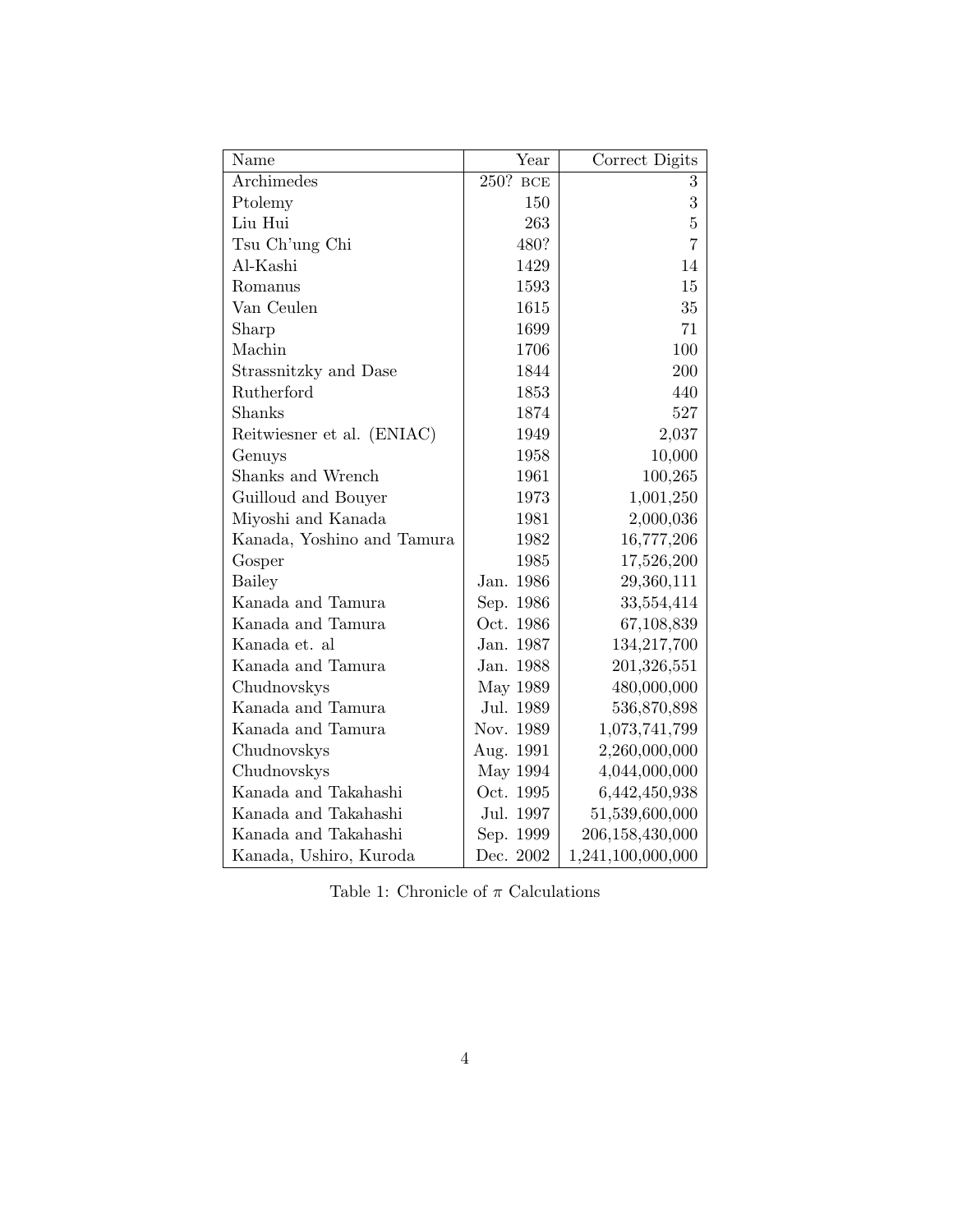|                      | Hex Digits Beginning |
|----------------------|----------------------|
| Position             | At This Position     |
| $10^{6}$             | 26C65E52CB4593       |
| $10^{7}$             | 17AF5863EFED8D       |
| $10^{8}$             | ECB840E21926EC       |
| $10^{9}$             | 85895585A0428B       |
| $10^{10}$            | 921C73C6838FB2       |
| $10^{11}$            | 9C381872D27596       |
| $1.25\times10^{12}$  | 07E45733CC790B       |
| $2.5 \times 10^{14}$ | E6216B069CB6C1       |

Table 2: Computed Hexadecimal Digits of  $\pi$ 

now that this research will lead to the long-sought explanation of why the digits of  $\pi$  (at least the binary or hexadecimal digits) appear "random."

#### **Kanada's Latest Computation**

Recently Kanada, with a team consisting of Y. Ushiro of Hitachi, H. Kuroda and M. Kudoh of the University of Tokyo, and the assistance of nine others from Hitachi, computed  $\pi$  to over 1.24 *trillion* decimal digits. Kanada and his team first computed  $\pi$  in hexadecimal (base 16) to 1,030,700,000,000 places, using the following two arctangent relations for  $\pi$ :

$$
\pi = 48 \arctan \frac{1}{49} + 128 \arctan \frac{1}{57} - 20 \arctan \frac{1}{239} + 48 \arctan \frac{1}{110443}
$$
  
\n
$$
\pi = 176 \arctan \frac{1}{57} + 28 \arctan \frac{1}{239} - 48 \arctan \frac{1}{682} + 96 \arctan \frac{1}{12943}.
$$
\n(1)

The first formula was found in 1982 by K. Takano, a high school teacher and song writer. The second formula was found by F. C. W. Störmer in 1896.

Kanada and his team evaluated these formulas using a scheme analogous to that employed by Gosper and the Chudnovskys, in that they were able to avoid explicitly storing the multiprecision numbers involved. This resulted in a scheme that is roughly competitive in efficiency compared to the Salamin-Brent and Borwein quartic algorithms they had previously used, yet with a significantly lower total memory requirement. In particular, they were able to perform their latest computation on a system with 1 Tbyte  $(10^{12}$  bytes) main memory, the same as with their previous computation, yet obtain six times as many digits.

After Kanada and his team verified that the hexadecimal digit strings produced by these two computations were in agreement, they performed an additional check by directly computing 20 hexadecimal digits beginning at position 1,000,000,000,001. This calculation employed the algorithm that described above for computing individual hexadecimal digits of  $\pi$ , and required 21 hours run time, much less than the time required for the first step. The result of this calculation, B4466E8D21 5388C4E014, perfectly agreed with the corresponding digits produced by the two arctan formulas. At this point they converted their hexadecimal value of  $\pi$  to decimal, and converted back to hexadecimal as a check. These conversions employed a numerical approach similar to that used in the main and verification calculations. The entire computation, including hexadecimal and decimal evaluations and checks, required roughly 600 hours run time on their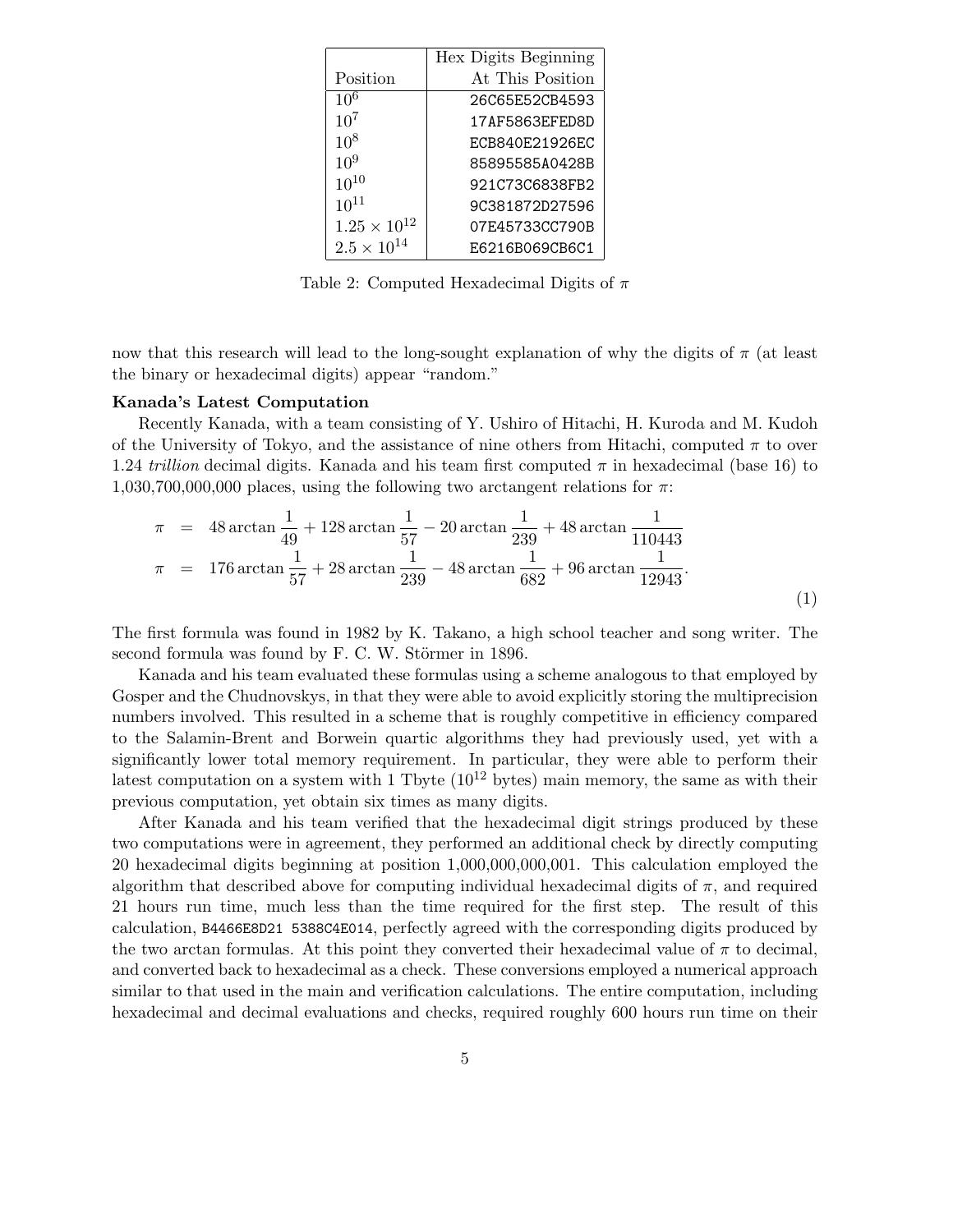64-node Hitachi parallel supercomputer. The main segment of the computation ran at nearly 1 Tflop/s (i.e., one trillion floating-point operations per second), although this performance rate was slightly lower than the rate of their previous calculation of 206 billion digits. Full details will appear in an upcoming paper..

According to Kanada, the ten decimal digits ending in position one trillion are 6680122702, while the ten hexadecimal digits ending in position one trillion are 3F89341CD5. Some data on the frequencies of digits in  $\pi$ , based on Kanada's computations, are available at Kanada's website:

http://www.super-computing.org